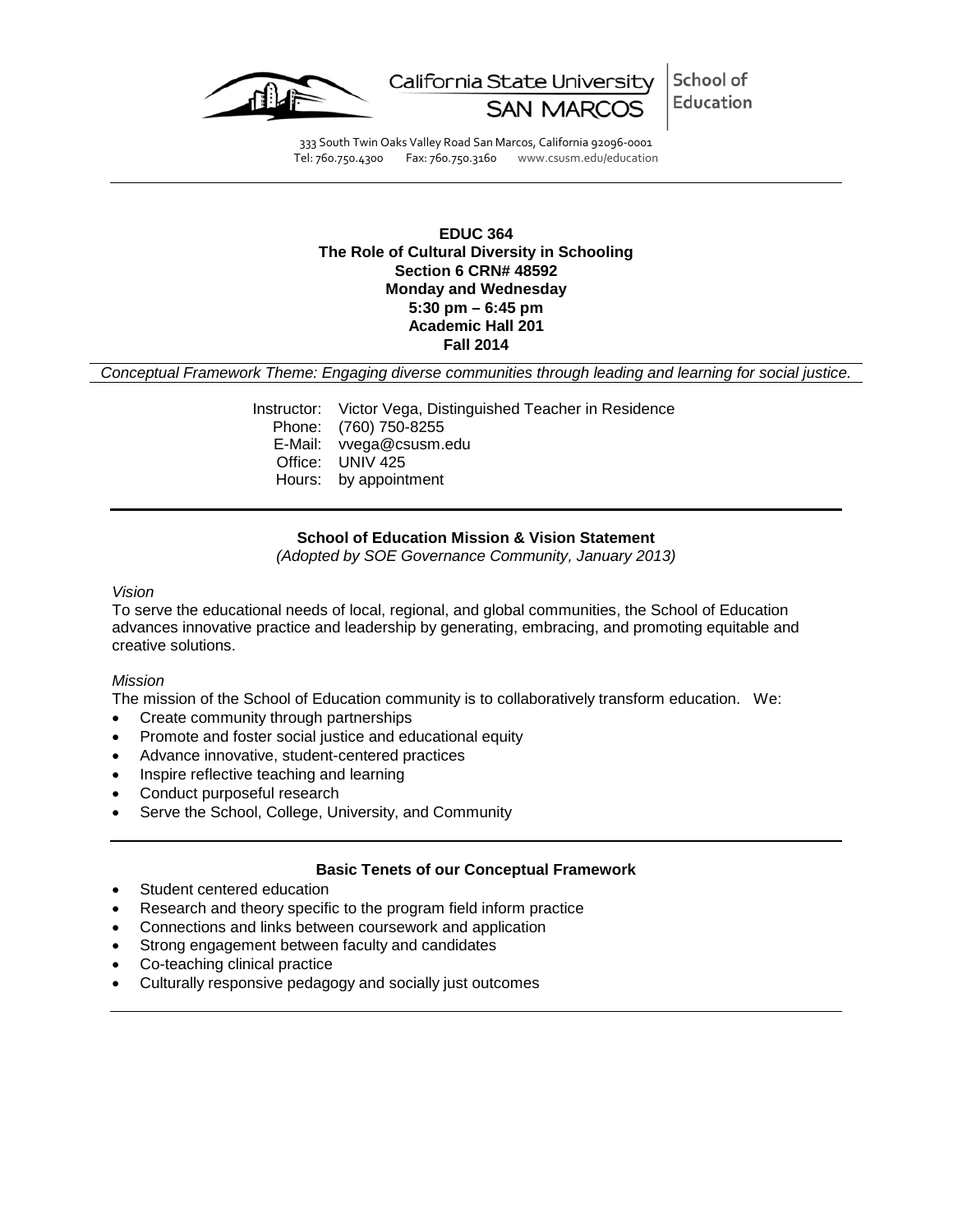### **COURSE DESCRIPTION**

Required of all credential candidates. Principles of first and second language acquisition (e.g., historical and current theories, psychology, sociocultural, political, and pedagogical factors and issues related to notions of culture, interaction, and communication in school and community contexts (e.g., the nature of culture, manifestations of cultural contact, and cultural diversity in the United States and in California) within a theoretical and applied context.

Major units include intensive theoretical and practical articulation of culture and cultural pluralism; educational issues of race, class, gender, language, ethnicity, sexual orientation and exceptionality; social, structural, programmatic and curricular issues; and effective teaching for diverse populations.

## **Course Objectives**

Students completing EDUC 364 will be able to demonstrate:

1. Developing competencies TPE15: social justice and equity;

2. Understanding of various concepts of culture and cultural contact, and their applicability to learning and teaching;

- 3. Understanding of cultural diversity in the United States and California;
- 4. General familiarity with cultural responsive pedagogy;
- 5. Understanding of gay, lesbian, bisexual and transgender students, teachers, and families;
- 6. Understanding of marginalized student populations.
- 7. An understanding of "at risk" youth.

### **Required Text**

Nieto, S., and Bode, P. (2012). *Affirming Diversity: The Sociopolitical Context of Multicultural Education*. Boston: Pearson Education, Inc. ISBN: 9780131367340

#### **Recommended Text:**

Nieto, S. (2013). Finding Joy in Teaching Students of Diverse Backgrounds. New Hampshire: Heinemann. ISBN: 9780325027159

### **Authorization to Teach English Learners**

This credential program has been specifically designed to prepare teachers for the diversity of languages often encountered in California public school classrooms. The authorization to teach English learners is met through the infusion of content and experiences within the credential program, as well as additional coursework. Candidates successfully completing this program receive a credential with authorization to teach English learners.*(Approved by CCTC in SB 2042 Program Standards, August 02)*

### **STUDENT LEARNING OUTCOMES**

### **Teacher Performance Expectation (TPE) Competencies**

The course objectives, assignments, and assessments have been aligned with the CTC standards for the Multiple or Single Subject Credential. This course is designed to help teachers seeking a California teaching credential to develop the skills, knowledge, and attitudes necessary to assist schools and district in implementing effective programs for all students. The successful candidate will be able to merge theory and practice in order to realize a comprehensive and extensive educational program for all students. You will be required to formally address the following TPEs in this course: TPE 15: Social Justice and Equity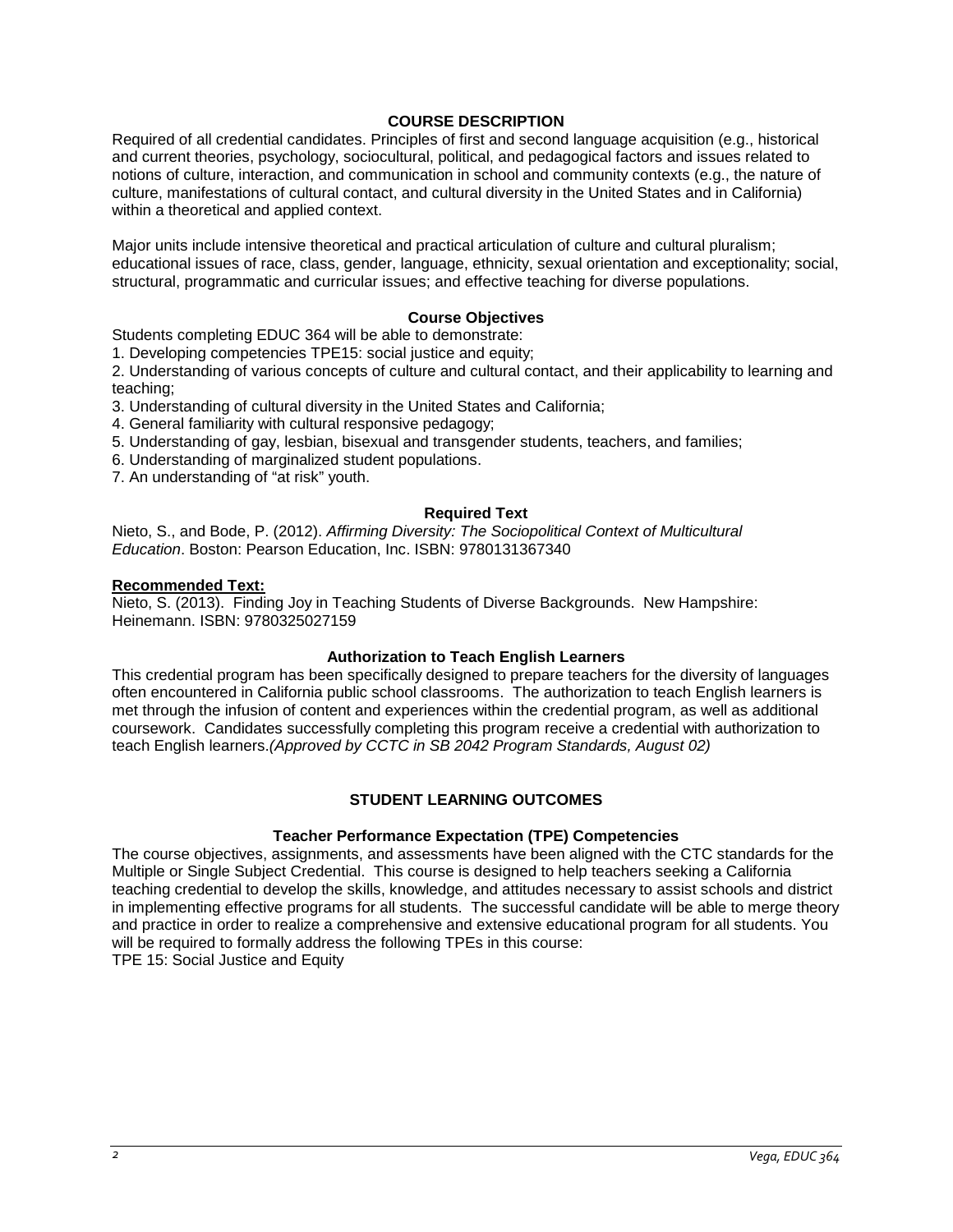Teacher candidates will be able to identify issues of social justice and equity in the classroom and can apply appropriate instructional strategies to ensure equal outcomes for diverse students. They will be familiar with ideas, definitions, and major theorists in the fields of multicultural education, social reconstruction, and democratic education. Pluralism and divergent perspectives on educating students will be the foundation of designing effective lessons and instructional practices for diverse students. Candidates will understand when and how to collaborate with others, especially curriculum specialists, community leaders, and parents on preparing relevant and appropriate instructional activities, curricular units, and school structures that would provide equitable outcomes for students from different linguistic, cultural, and social economic backgrounds.

# **California Teacher Performance Assessment (CalTPA)**

Beginning July 1, 2008 all California credential candidates must successfully complete a state-approved system of teacher performance assessment (TPA), to be embedded in the credential program of preparation. At CSUSM this assessment system is called the CalTPA or the TPA for short.

To assist your successful completion of the TPA, a series of informational seminars are offered over the course of the program. TPA related questions and logistical concerns are to be addressed during the seminars. Your attendance to TPA seminars will greatly contribute to your success on the assessment.

Additionally, SOE classes use common pedagogical language, lesson plans (lesson designs), and unit plans (unit designs) in order to support and ensure your success on the TPA and more importantly in your credential program.

The CalTPA Candidate Handbook, TPA seminar schedule, and other TPA support materials can be found on the SOE website: <http://www.csusm.edu/education/CalTPA/ProgramMaterialsTPA.html>

# **GENERAL CONSIDERATIONS**

### **Assessment of Professional Dispositions**

Assessing a candidate's dispositions within a professional preparation program is recognition that teaching and working with learners of all ages require not only specific content knowledge and pedagogical skills, but positive attitudes about multiple dimensions of the profession. The School of Education has identified six dispositions – social justice and equity, collaboration, critical thinking, professional ethics, reflective teaching and learning, and life-long learning—and developed an assessment rubric. For each dispositional element, there are three levels of performance - *unacceptable*, *initial target*, and *advanced target*. The description and rubric for the three levels of performance offer measurable behaviors and examples.

The assessment is designed to provide candidates with ongoing feedback for their growth in professional dispositions and includes a self-assessment by the candidate. The dispositions and rubric are presented, explained and assessed in one or more designated courses in each program as well as in clinical practice. Based upon assessment feedback candidates will compose a reflection that becomes part of the candidate's Teaching Performance Expectation portfolio. Candidates are expected to meet the level of *initial target* during the program.

# **School of Education Attendance Policy**

Due to the dynamic and interactive nature of courses in the School of Education, all candidates are expected to attend all classes and participate actively. At a minimum, candidates must attend more than 80% of class time, or s/he may not receive a passing grade for the course at the discretion of the instructor. Individual instructors may adopt more stringent attendance requirements. Should the candidate have extenuating circumstances, s/he should contact the instructor as soon as possible. *(Adopted by the COE Governance Community, December, 1997).*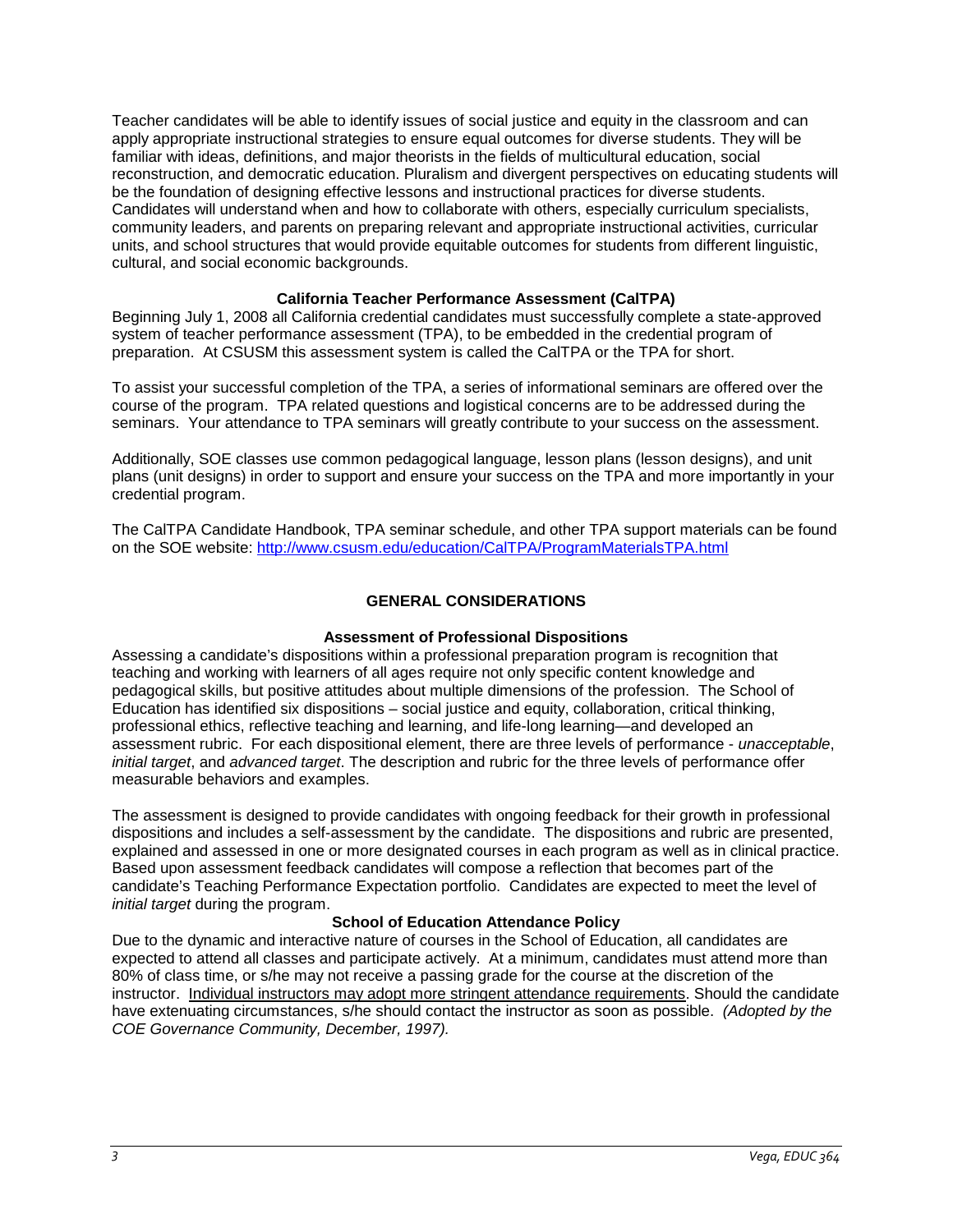Instructor application of attendance policy: Students are encouraged and expected to attend all sessions during the course, however, since we all have unforeseeable circumstances, one absence will be excused without penalty. For each additional absence, there will be a reduction of 40% in this grade category. In regards to partially missed sessions, for every 30 minutes that a student is not in class, their grade in this category will be reduced by 20%. Additionally, if you miss more than three class sessions, (this includes late arrivals and departures), you cannot pass the class. Please remember to sign in for each class session.

### **Students with Disabilities Requiring Reasonable Accommodations**

Candidates with disabilities who require reasonable accommodations must be approved for services by providing appropriate and recent documentation to the Office of Disable Student Services (DSS). This office is located in Craven Hall 4300, and can be contacted by phone at (760) 750-4905, or TTY (760) 750-4909. Candidates authorized by DSS to receive reasonable accommodations should meet with their instructor during office hours or, in order to ensure confidentiality, in a more private setting.

### **All University Writing Requirement**

The writing requirements for this class will be met as described in the assignments. Every course at the university, including this one must have a writing requirement of at least 2500 words.

## **CSUSM Academic Honesty Policy**

"Students will be expected to adhere to standards of academic honesty and integrity, as outlined in the Student Academic Honesty Policy. All written work and oral presentation assignments must be original work. All ideas/materials that are borrowed from other sources must have appropriate references to the original sources. Any quoted material should give credit to the source and be punctuated with quotation marks.

Students are responsible for honest completion of their work including examinations. There will be no tolerance for infractions. If you believe there has been an infraction by someone in the class, please bring it to the instructor's attention. The instructor reserves the right to discipline any student for academic dishonesty in accordance with the general rules and regulations of the university. Disciplinary action may include the lowering of grades and/or the assignment of a failing grade for an exam, assignment, or the class as a whole."

Incidents of Academic Dishonesty will be reported to the Dean of Students. Sanctions at the University level may include suspension or expulsion from the University.

### **Plagiarism:**

As an educator, it is expected that each candidate will do his/her own work, and contribute equally to group projects and processes. Plagiarism or cheating is unacceptable under any circumstances. If you are in doubt about whether your work is paraphrased or plagiarized see the Plagiarism Prevention for Students website [http://library.csusm.edu/plagiarism/index.html.](http://library.csusm.edu/plagiarism/index.html) If there are questions about academic honesty, please consult the University catalog.

### **Use of Technology**

Candidates are expected to demonstrate competency in the use of various forms of technology (i.e. word processing, electronic mail, Moodle, use of the Internet, and/or multimedia presentations). Specific requirements for course assignments with regard to technology are at the discretion of the instructor. Keep a digital copy of all assignments for use in your teaching portfolio. All assignments will be submitted online, and some will be submitted in hard copy as well. Details will be given in class.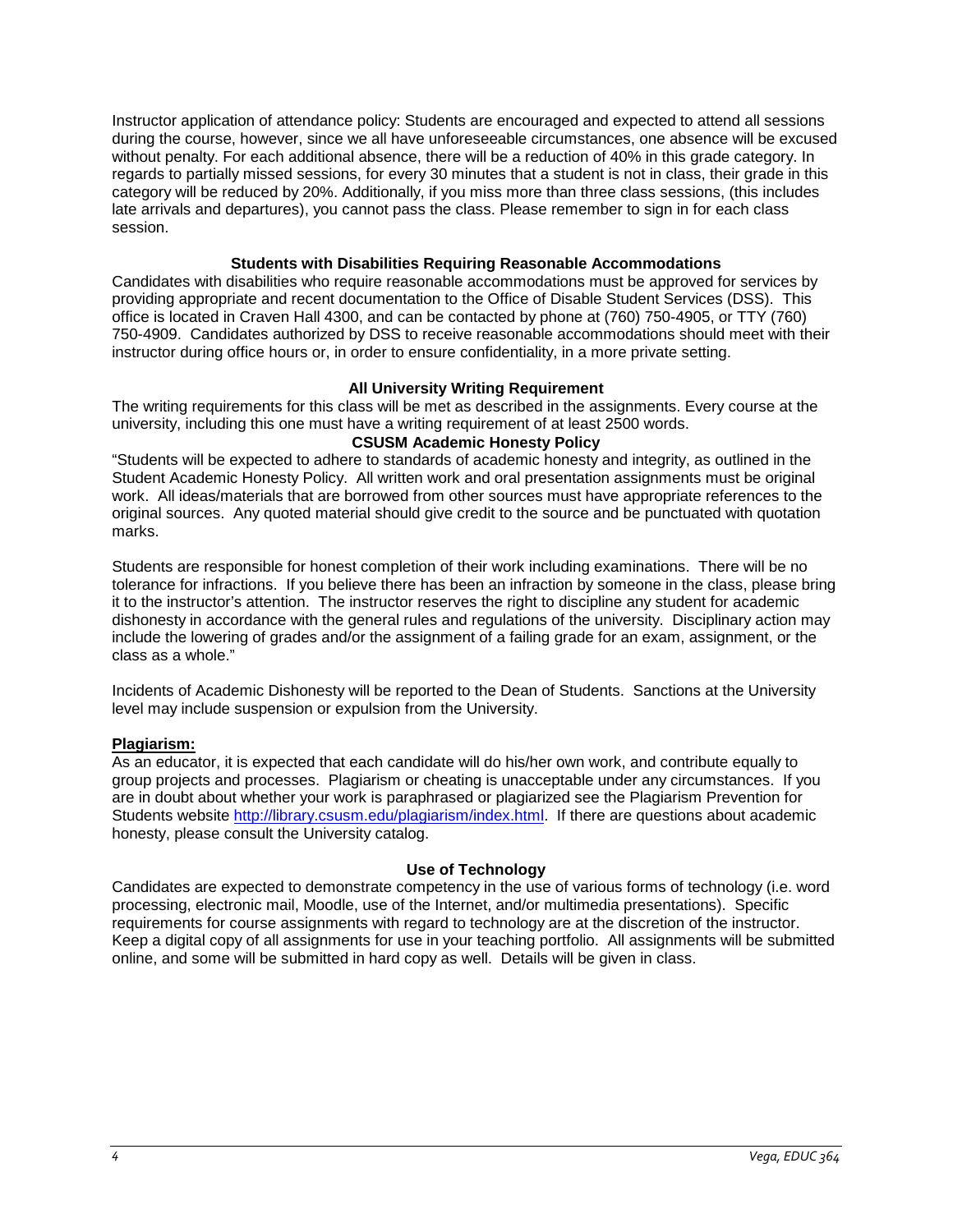### **Electronic Communication Protocol**

Electronic correspondence is a part of your professional interactions. If you need to contact the instructor, e-mail is often the easiest way to do so. It is my intention to respond to all received e-mails in a timely manner. Please be reminded that e-mail and on-line discussions are a very specific form of communication, with their own nuances and etiquette. For instance, electronic messages sent in all upper case (or lower case) letters, major typos, or slang, often communicate more than the sender originally intended. With that said, please be mindful of all e-mail and on-line discussion messages you send to your colleagues, to faculty members in the School of Education, or to persons within the greater educational community. All electronic messages should be crafted with professionalism and care. Things to consider:

- Would I say in person what this electronic message specifically says?
- How could this message be misconstrued?
- Does this message represent my highest self?
- Am I sending this electronic message to avoid a face-to-face conversation?

In addition, if there is ever a concern with an electronic message sent to you, please talk with the author in person in order to correct any confusion.

## **COURSE REQUIREMENTS**

#### **Assignments**

**Personal History of Otherness: Who am I? (25 points) "We Teach Who We Are." --Parker Palmer** This assignment gives you the chance to analyze your personal history as you see yourself in terms of the eight categories of *otherness*: race/ethnicity, gender, religion, sexual orientation, socioeconomic status, age, physical/mental ability, and language. Throughout this analysis you will also provide an overview of your family/social context as well as a final reflection on what you learned during this critical reflection. This information will help you learn about yourself as you discover how others view you in our society, how your future students might view you, and how you might view your students from diverse backgrounds. This assignment meets the university writing requirement of at least 2500 word paper for the course. Instructions are on Cougar Courses.

### **Reading Reflections (10 points)**

Submit a reflection commenting on the course readings. Please include personal connections, explanations as to how and why your perspective as an educator has changed, or is changing, and what you think your next steps will be in understanding the needs of diverse students in relation to the readings. Please focus on social justice and equity. Be introspective, addressing issues and experiences from the readings that spark your imagination. Ten entries are expected. Each submission is worth a point toward your grade. Connections to the course readings are a way to verify that the assigned readings have been completed.

### **Peer Teaching (10 points)**

You are required to sign up with a peer teaching group. Your group will be responsible for teaching your classmates the assigned material in *Affirming Diversity* for one session of the course. Your group will synthesize the information from your assigned chapter in such a way as to make the content accessible to your classmates. You will facilitate a 15-20 minute discussion that is interactive. Presentation should engage the class and allow us to examine the material in a meaningful way that promotes critical thinking and varied perspectives. You may also share additional resources found related to the topics.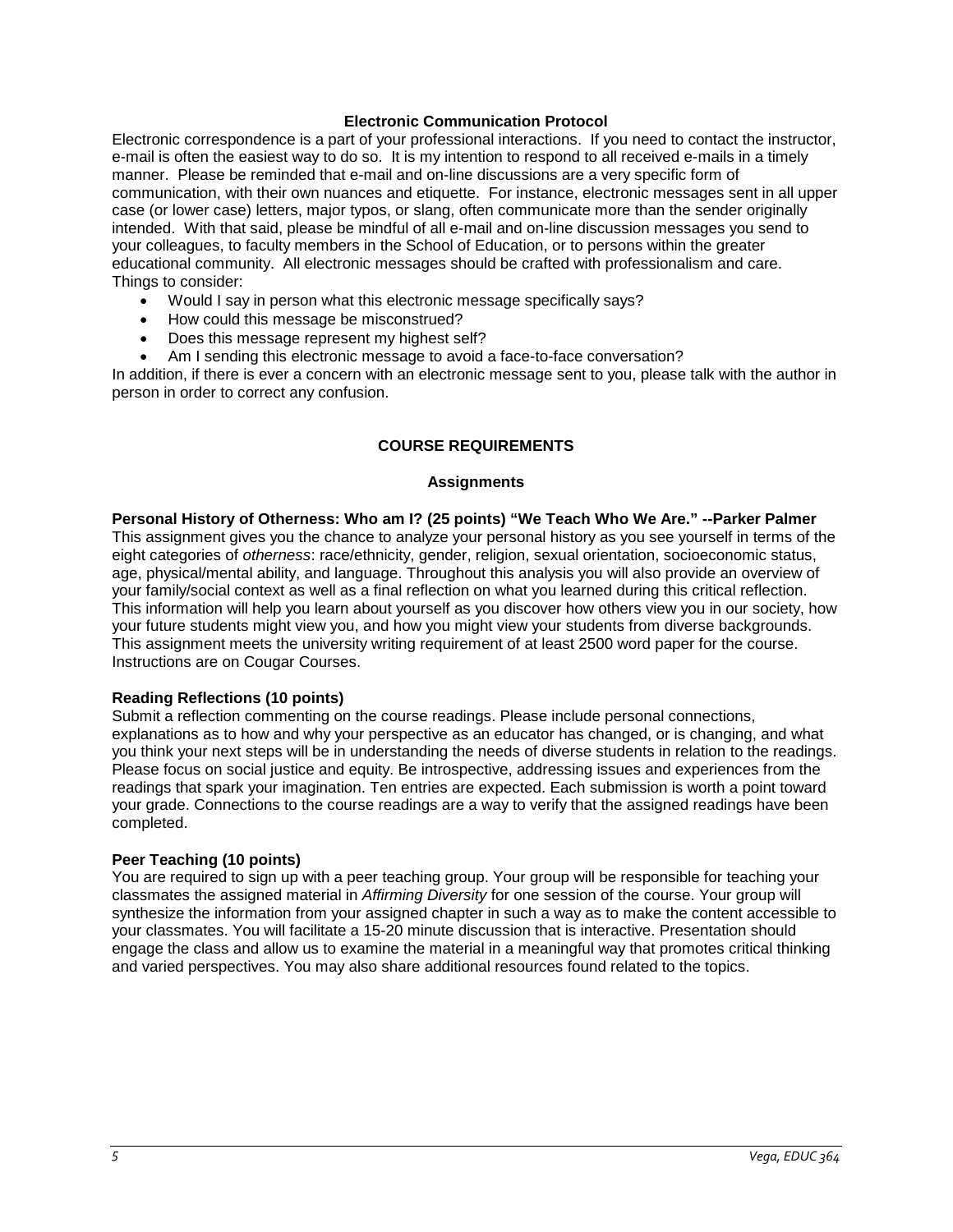### **Teacher Profile (15 points)**

For this assignment you will interview a teacher that has made a difference in the lives of students from diverse backgrounds. You will write 1-2 page informative essay that describes the teacher's philosophy and practice as it relates to social justice and culturally responsive pedagogy. What are the values (e.g. caring, empathy, advocacy, equity) and perspectives that inform their decision-making? What are the issues (e.g. poverty, race, class, gender, identity) related to social justice and culturally responsive teaching that have shaped their practice? How does the teacher keep her practice engaging and inspiring? Alternatively, you may research and write about an educator from the book Finding Joy in Teaching Students from Diverse Backgrounds, by Sonia Nieto (2013).

### **Discussion Forums/Online Tasks (10 points)**

This course blends online and face-to-face delivery. Substantial proportion of the content is delivered faceto face. Four class sessions will be on-line. Moodle tasks should take about the equivalent of class time. Please refer to the Cougar Course shell for the assignments that will be posted under the corresponding Moodle date. Each Moodle task is worth 2 points toward your final grade.

### **Final Project (20 points)**

Choose one of the following activities. All students will make a 10-20 minute presentation and a write up. You may work independently or in small groups.

*A. Visit the Museum of Tolerance in Los Angeles (this includes the Simon Weisenthal Center):* Write a 2 page reflective paper describing the experience and how you could incorporate this trip with your future classroom.

*B. Attend a Fall 2014 Series Arts and Lectures event at CSUSM:* [http://www.csusm.edu/al/calendar.html.](http://www.csusm.edu/al/calendar.html) Write a 2 page reflective paper describing your experience and how it is relevant to our course objectives.

*C. Simulation Game/ Simulation Exercise:* Develop a game or an exercise that increases the awareness of your students in working with culturally diverse groups, or with students with exceptional needs. Your target group should be the age group that you plan on teaching. Please make your game/ exercise complete; that is, it should be ready to function when you present in class. For your presentation you will want to have the objective of the game/ exercise, how it functions, the rules, etc. Come to class, briefly tell us about the steps that you took to create it and then let the class use it. Debrief as necessary. Prepare a 1-2 page paper describing the who, what, where, how and why of your game/ exercise. This may be a collaborative write-up.

*D. School diversity assessment:* Working with 2-3 classmates, provide a research-based assessment of two or more schools from the same district. This assessment will be a comparison of academic achievement, staff characteristics, community resources, and parental involvement/outreach programs at the sites. Your final project may take the form of a PowerPoint, movie, poster, or some other type of creative way to present the information. More detailed directions, examples, and a rubric for grading assignment will be given in class.

*E. Self designed project:* You may design your own project addressing a significant issue or question related to the course objectives. This is your opportunity to personalize your learning and to be creative! You may incorporate multi-media, visual and/or performing arts. Webquests, Thinglinks, Infographics and Prezi are web-based tools that can help you plan, build and publish your presentation. Please submit a 1- 2 page written description of its design and significance in dealing with students from culturally diverse backgrounds. It is suggested that students submit a brief proposal to the instructor no later than session eight outlining the question or issue you intend to address with your project.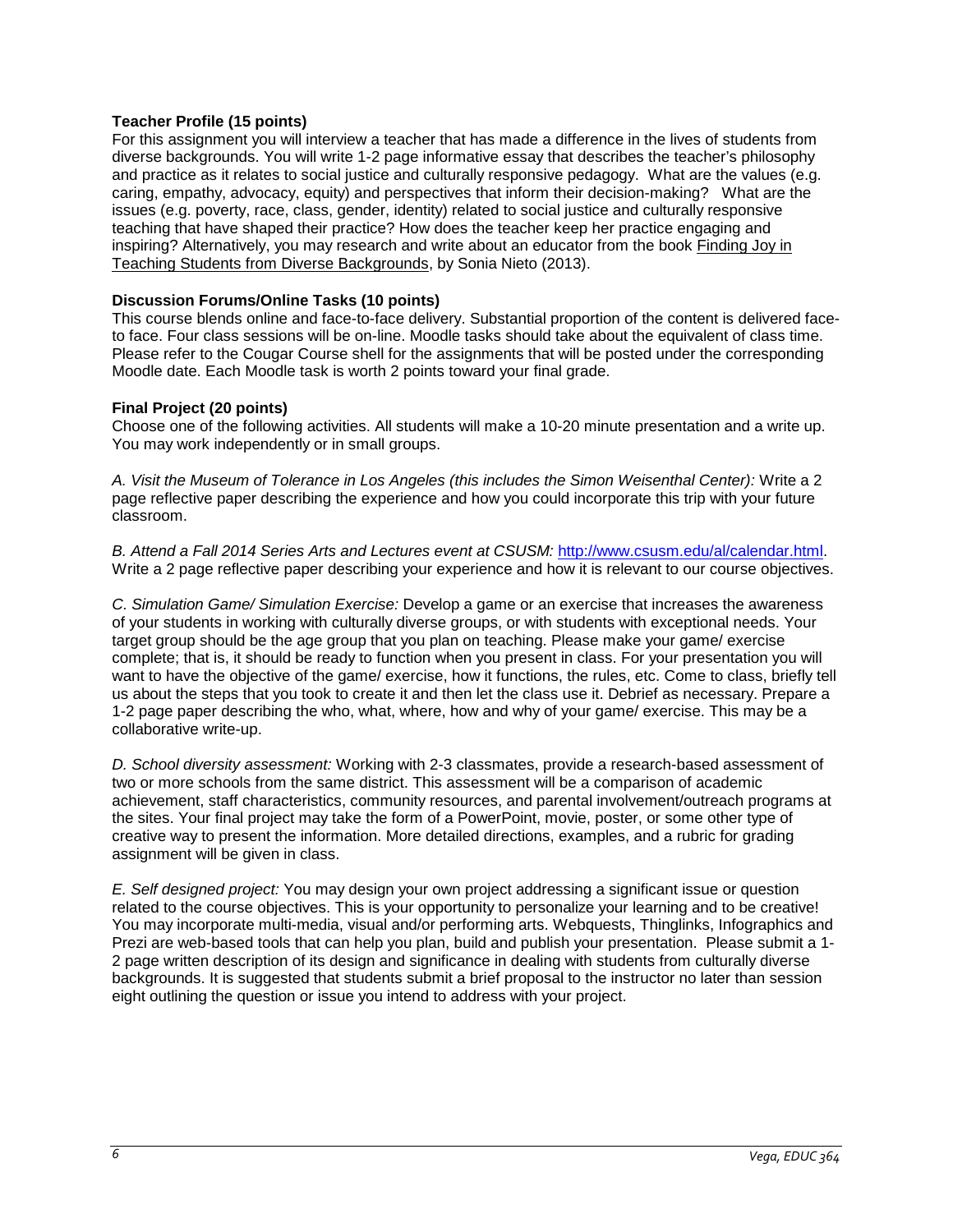### **Attendance, Participation, and Professional Disposition (10 points)**

First is the expectation that you will attend all class sessions prepared to actively participate in class activities, group and individual sharing, and discussions on various topics and assigned reading. Please see the guidelines for the School of Education Attendance Policy and the attendance requirements for this course on page 3 of this syllabus. Please communicate any attendance issues directly with the instructor. Your professional disposition is related to how you conduct yourself in class in relation to social justice and equity, collaboration, critical thinking, professional ethics, reflective teaching and learning, and life-long learning. Respect, professionalism, and when appropriate, charity, are necessary for a positive, healthy learning environment. All students are entitled to their opinions. Students demonstrating negative attitudes and /or disruptive behavior will not be tolerated under any circumstances and will be referred immediately to the University Dean of Student Affairs and/or the COEHHS Associate Dean. Grades and course credit may be affected by inappropriate professional dispositions and/or behavior.

### **Electronic Submissions of Assignments**

All assignments are to be turned into the Moodle shell (Cougar Course) on time. Points will be deducted for late submissions as the work you do is essential to the discussions conducted in this course. Make sure you turn in the assignments in Word, 12 font, in Times New Roman.

### **Grading Standards**

All students will come prepared to class; readings and homework assignments are listed on the dates on which they are due. All required work is expected to be on time. One grade level will be deducted for each class meeting for which it is late (e.g., an "A" assignment that is submitted one class session late will be marked down to a "B"). Unless prior instructor approval is secured, assignments will not be accepted three class sessions after which they are due. Exceptions will be handled on a case-by-case basis, as determined by the instructor.

It is expected that students will proofread and edit their assignments prior to submission. Students will ensure that the text is error- free (grammar, spelling), and ideas are logically and concisely presented. The assignment's grade will be negatively affected as a result of this oversight. Each written assignment will be graded approximately 80% on content and context (detail, logic, synthesis of information, depth of analysis, etc.), and 20% on mechanics (grammar, syntax, spelling, format, uniformity of citation, etc.). All citations, where appropriate, will use American Psychological Association (APA) format. Consult American Psychological Association (APA) Manual, 5th edition for citation guidance.

Grading will also include a component of "professional demeanor." Students will conduct themselves in ways that are generally expected of those who are entering the education profession. This includes but is not limited to:

- On-time arrival to all class sessions;
- Advance preparation of readings and timely submission of assignments;
- Respectful participation in all settings (e.g., whole group, small group, in/outside of class)

| Personal History of Otherness                       | 25 points |
|-----------------------------------------------------|-----------|
| <b>Reading Reflections</b>                          | 10 points |
| Peer Teaching Demonstration                         | 10 points |
| <b>Teacher Profile</b>                              | 15 points |
| <b>Final Project</b>                                | 20 points |
| <b>On-line Discussion Forums</b>                    | 10 points |
| Attendance, Participation, Professional Disposition | 10 points |
|                                                     |           |

| $95 - 100$ A | $90 - 94$ A- |
|--------------|--------------|
| $87 - 89$ B+ | $83 - 86 B$  |
| $80 - 82 B$  | 77 – 79 C+   |
| $73 - 76$ C  | $70 - 72$ C- |
| 60 - 69 D    | $0 - 59 F$   |
|              |              |

100 points possible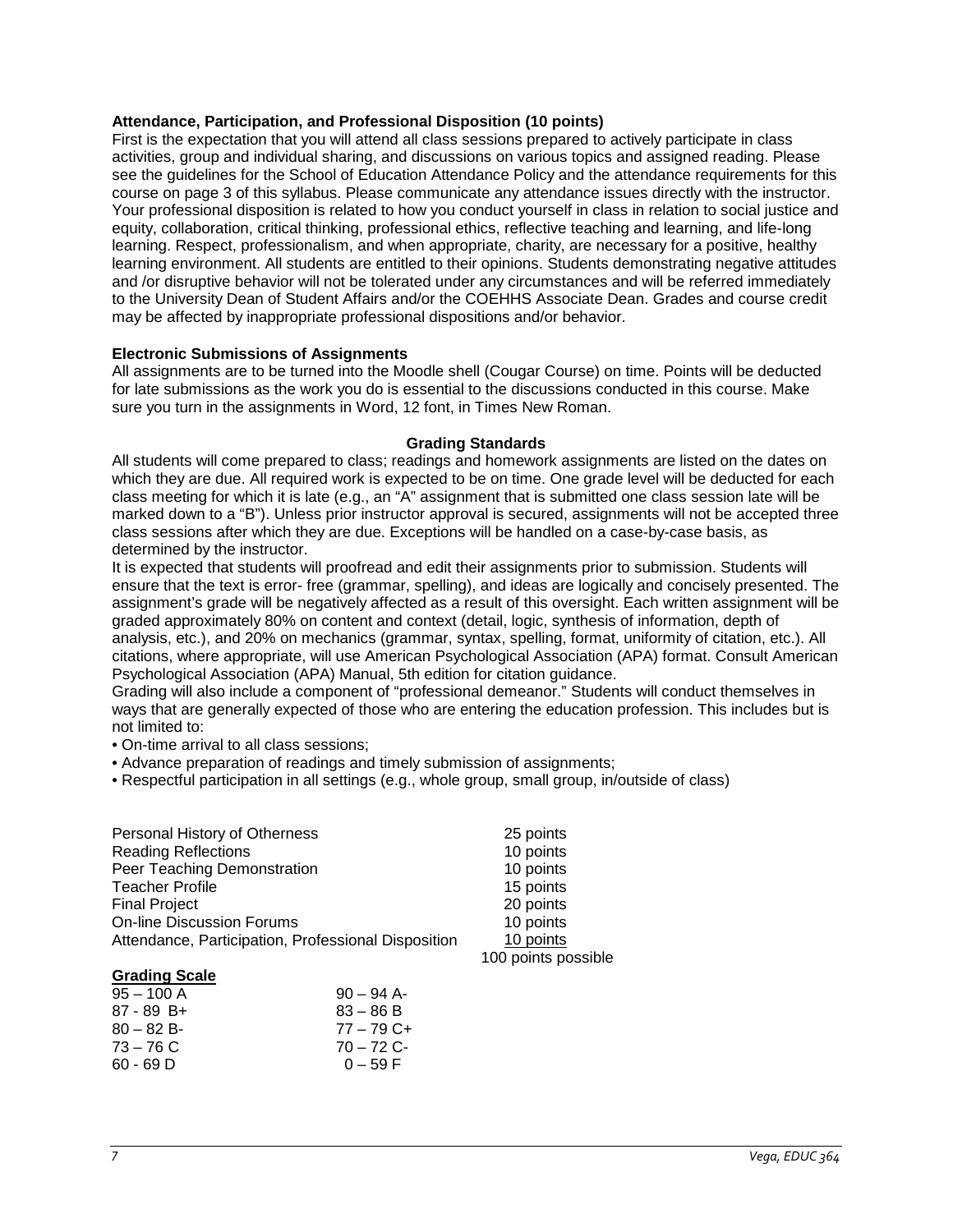### **Assessment Rubric/ Grade Descriptors**

**A=Exceeds Expectations:** The student consistently performs and participates in an **exemplary** manner. Each assignment receives in-depth exploration and reflection based upon research, observations and classroom implementation, when possible. All work is submitted in a professional manner using APA style when appropriate. Presentations are consistent with professional expectations, providing appropriate visual aids, appropriate handouts, and are well prepared. Professional and responsible behavior, including timely attendance and submission of assignments, are practiced in a consistent manner.

**B=Adequately Meets Expectations**: The student meets outcomes expectations in a **satisfactory** manner. Each assignment is based upon research, observations and classroom implementation, when possible. Generally, work is submitted in a professional manner using APA style when appropriate. Generally, presentations are consistent with professional expectations, providing appropriate visual aids, appropriate handouts, and are well prepared. Most of the time, professional and responsible behavior, including timely attendance and submission of assignments, are practiced in a consistent manner.

**C=Minimal Performance:** The student's skills are weak and do not meet expectations. Each assignment is based upon opinion rather than research, theory, and best practices. Reflection is shallow. Assignments are submitted without APA style, thorough proofreading and organization.

The student needs a great deal of guidance. The student is consistently late with work and has classroom attendance problems.

**"D" or "F" students** fail to meet the minimum requirements of a "C." The specific grade will be determined based on rate of assignment completion, attendance, etc.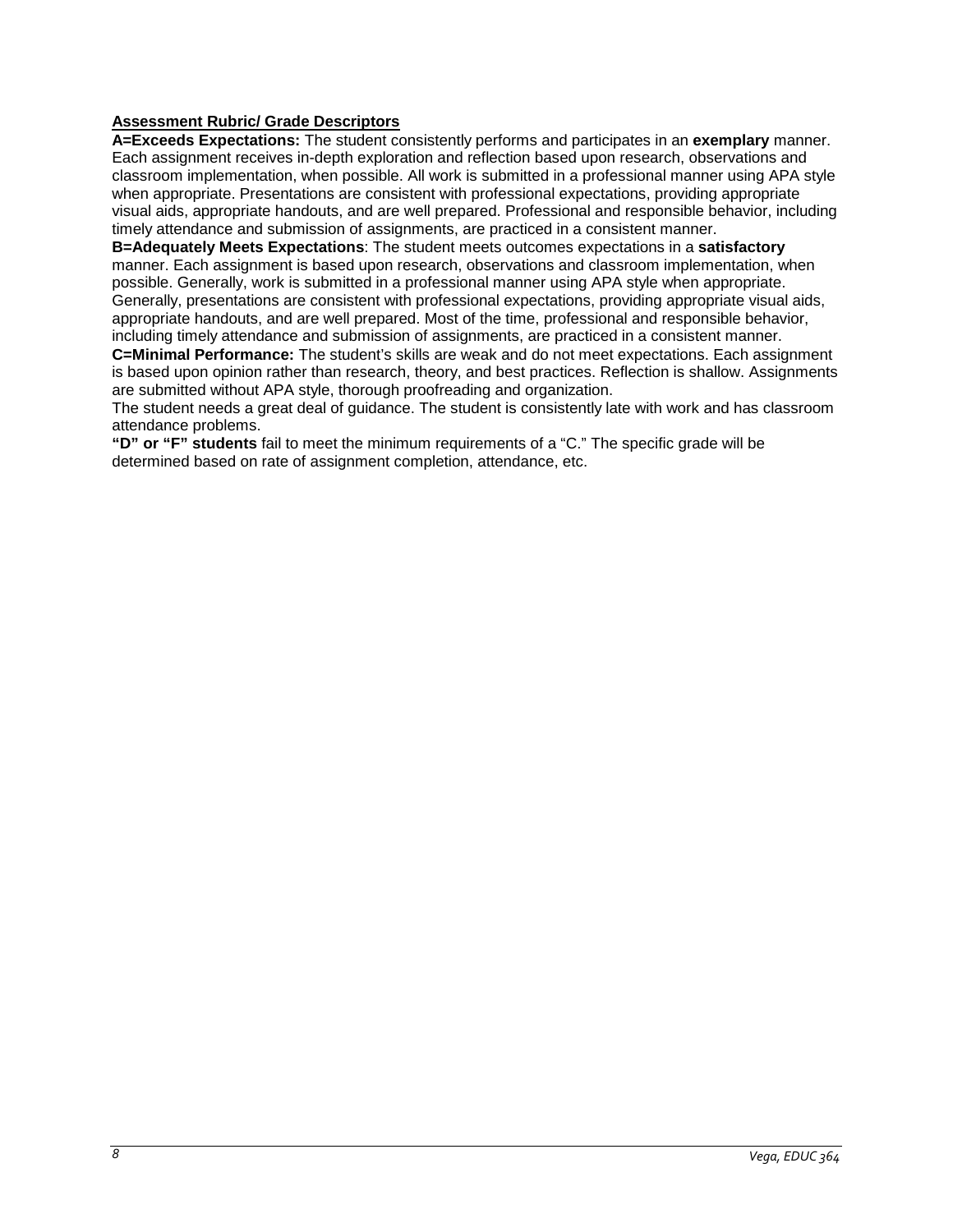# **TENTATIVE COURSE SCHEDULE**

The instructor reserves the rights to alter the instructional timeline, add, delete, and/or change topics and assignments in response to individual and class needs.

| Week              | Date                           | <b>Topics</b>                                                                         | <b>Readings and Assignments</b><br>Due by Wednesday                                              |
|-------------------|--------------------------------|---------------------------------------------------------------------------------------|--------------------------------------------------------------------------------------------------|
| Week 1            | Monday, August 25              | Introductions<br>Syllabus                                                             | Bring a copy of the syllabus to<br>class or have it accessible on a<br>laptop or tablet.         |
|                   | Wednesday, August 27           | Video-Race: The Power<br>of an Illusion                                               |                                                                                                  |
| Week <sub>2</sub> | Monday, September 1            | Labor Day-Campus<br>closed                                                            | <b>Read: Nieto Ch. 1-2 and</b><br>readings on Cougar Course                                      |
|                   | Wednesday, September 3         | <b>Multicultural Education</b>                                                        | <b>Submit: Reading Reflection</b>                                                                |
| Week 3            | Monday, September 8            | Racism, Discrimination,<br>and Expectations of<br>Students' Achievement               | <b>Read: Nieto Ch. 3 and readings</b><br>on Cougar Course                                        |
|                   | Wednesday, September 10        |                                                                                       | <b>Submit: Reading Reflection</b>                                                                |
| Week 4            | Monday, September 15           | Multilingual Education for<br>Achievement,<br>Presentation by<br>Steve Krashen: Class | Read: Nieto Ch. 4 and readings<br>on Cougar Course                                               |
|                   | Wednesday, September 17        | will meet at Arts Hall 240,<br>6-8pm.                                                 | <b>Submit: Reading Reflection</b>                                                                |
|                   |                                | Structural and<br>Organizational Issues in<br>Schools,<br><b>GATE Students</b>        |                                                                                                  |
| Week 5            | Monday, September 22           | Culture, Identity, and<br>Learning                                                    | Read: Nieto Ch. 5 and readings<br>on Cougar Course                                               |
|                   | <b>Wednesday, September 24</b> | On-line                                                                               | <b>Submit: Reading Reflection</b><br><b>Submit: Moodle Task</b><br>A Class Divided Video & Forum |
| Week 6            | Monday, September 29           | Linguistic Diversity in<br>U.S. Classrooms                                            | Read: Nieto Ch. 6 and readings<br>on Cougar Course                                               |
|                   | <b>Wednesday, October 1</b>    | On-line                                                                               | <b>Submit: Reading Reflection</b><br><b>Submit: Moodle Task</b><br>Tim Wise Video & Forum        |
| Week 7            | Monday, October 6              | <b>Understanding Student</b><br>Learning and School<br>Achievement                    | Read: Nieto chapter 7 and<br>readings on Cougar Course                                           |
|                   | Wednesday, October 8           |                                                                                       | <b>Submit: Reading Reflection</b>                                                                |